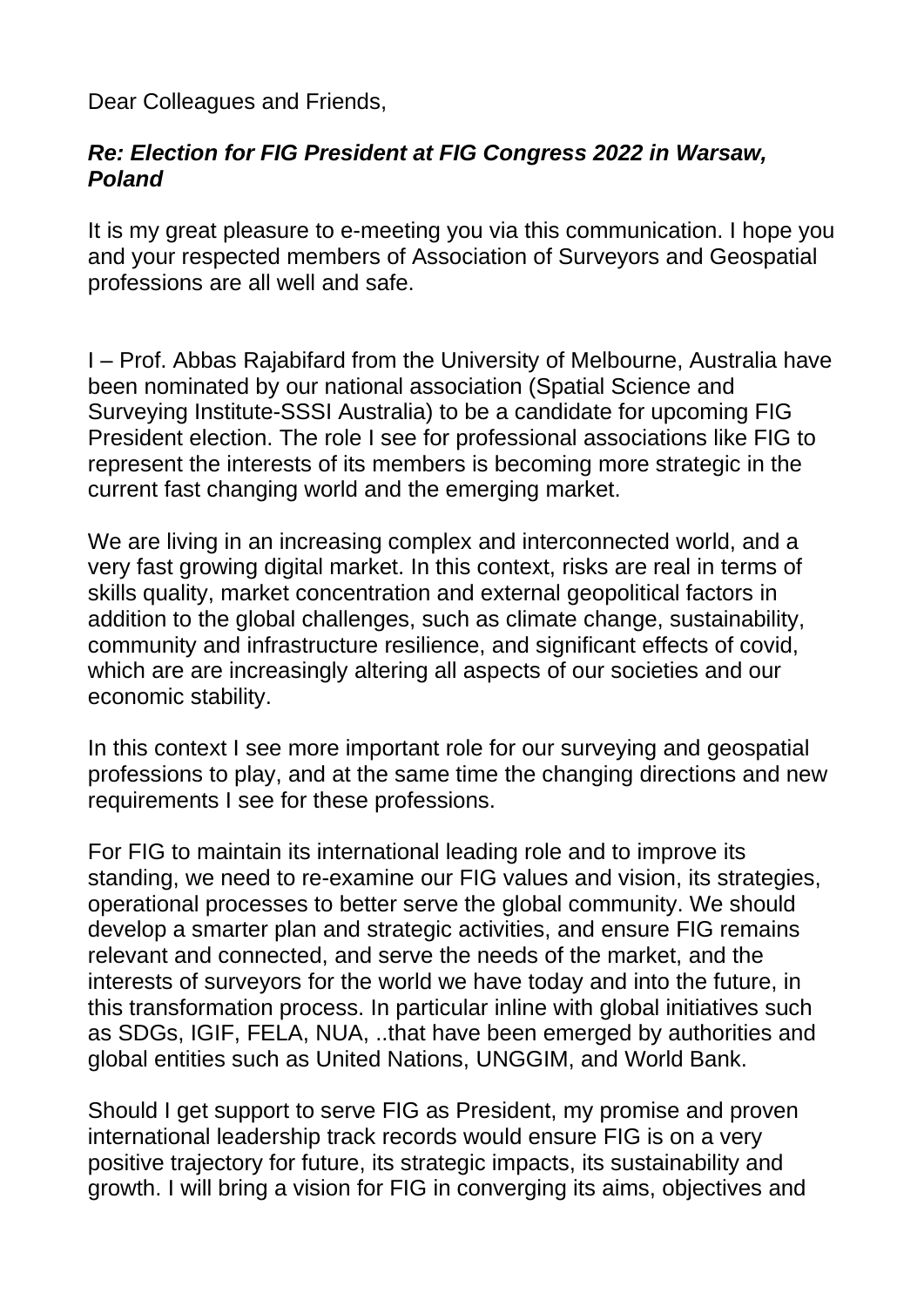mission in line with all changes in the market. My focus will be on FIG agenda today and potential future - opportunities and challenges, and strategic pathways to nurture strong collaborative partnerships with all relevant players.

As the main points in our strategy for the FIG over the next four years, I will focus on:

- Global Agenda, connecting local challenges to the global actions, and global market to local opportunities;
- Growth of member associations, and increase opportunities for wider surveyors/practitioners;
- FIG Commissions, their missions and plans, and their cross-boundary collaborations;
- Regional needs, challenges and opportunities;
- Connecting with the surveyors on the ground;
- FIG diversity and inclusion,
- Supporting Young Surveyors and Women in surveying and geospatial community (promoting *Digital Surveyors/Engineers*);
- Capacity Building (human capacity and organizational capacity) and providing new digital skills.

Among others, I am preparing my campaign with a website [www.abbasrajabifard.com,](https://protect-au.mimecast.com/s/pYT4CNLwzjF08l3Kmh4xhgs?domain=abbasrajabifard.com) where you get more information about me, my collaborative plan and activities.

I am also interested to hear from the member associations, what their wishes and intentions are for FIG. I therefore, would welcome an opportunity to meet at a convenient time with you and your team to discuss to get to know and to listen to each other, and we share our vision as well as keen to hear the members' concern. Please let me at know [\(abbas.r@unimelb.edu.au\)](mailto:abbas.r@unimelb.edu.au) if you have any questions, or suggest time to meet online.

Please visit this this website:

[www.abbasrajabifard.com](http://www.abbasrajabifard.com/)

Kind Regards,